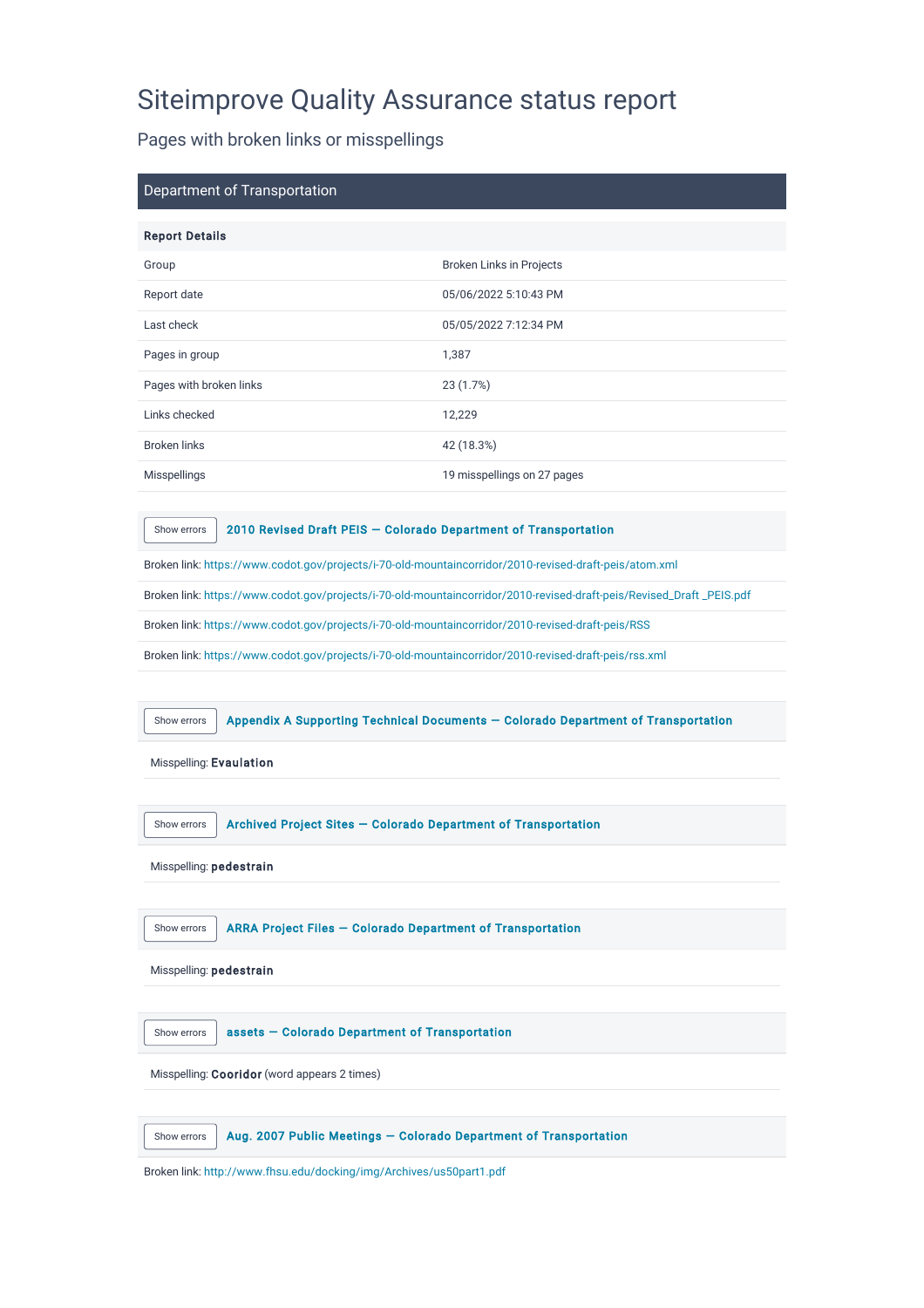|  |  |  |  | Broken link: http://www.fhsu.edu/docking/img/Archives/us50part2.pdf |
|--|--|--|--|---------------------------------------------------------------------|
|--|--|--|--|---------------------------------------------------------------------|

Broken link:<http://www.fhsu.edu/docking/img/Archives/us50part3.pdf>

Broken link:<http://www.fhsu.edu/docking/img/Archives/us50part4.pdf>

Broken link:<http://www.fhsu.edu/docking/img/Archives/us50part5.pdf>

Broken link: [http://www.seic.okstate.edu/otc2003/agc\\_01.pdf](http://www.seic.okstate.edu/otc2003/agc_01.pdf)

Broken link:<http://www.trforum.org/journal/viewabstract.php?id=12&PHPSESSID=25ef15a94bb792b1c289183600d017ff>

Broken link: [http://www.utexas.edu/research/ctr/pdf\\_reports/1843\\_S.pdf](http://www.utexas.edu/research/ctr/pdf_reports/1843_S.pdf)

Broken link: [http://www.utexas.edu/research/ctr/pdf\\_reports/1843\\_1.pdf](http://www.utexas.edu/research/ctr/pdf_reports/1843_1.pdf)

| Show errors            | Biological Resources - Colorado Department of Transportation                                                                              |
|------------------------|-------------------------------------------------------------------------------------------------------------------------------------------|
| esponses_Rev50.pdf     | Broken link: https://www.codot.gov/projects/i-70-old-mountaincorridor/final-peis/final-peis-<br>documents/Appendix_F_Comments-R           |
|                        |                                                                                                                                           |
| Show errors            | Colorado Highway 7 Lower (Lyons to Raymond) - Colorado Department of Transportation                                                       |
| Misspelling: regrading |                                                                                                                                           |
|                        |                                                                                                                                           |
| Show errors            | Colorado Highway 7 Lower (Lyons to Raymond) - Colorado Department of Transportation                                                       |
| Misspelling: regrading |                                                                                                                                           |
|                        |                                                                                                                                           |
| Show errors            | Concept Development Process - Colorado Department of Transportation                                                                       |
| Misspelling: vison     |                                                                                                                                           |
|                        |                                                                                                                                           |
| Show errors            | Draft Tier 1 Environmental Impact Statement - Colorado Department of Transportation                                                       |
| s<br>tatement          | Broken link: https://www.codot.gov/projects/archived-project-sites/us50e/additional-documents-tier-1-environmental-impact-                |
|                        |                                                                                                                                           |
| Show errors            | Environmental Protections During Construction - Colorado Department of Transportation                                                     |
| environmentalwebsit    | Broken link: https://www.codot.gov/projects/i70east/assets/graphics-and-maps/environmental-graphics/c70-<br>eicons_200521_air-quality.png |
|                        |                                                                                                                                           |
| Show errors            | FAQ - Colorado Department of Transportation                                                                                               |
|                        | Broken link: https://www.codot.gov/projects/archived-project-<br>sites/us50e/resolveuid/96551d355dd848c1e8d886c3d46c8c34                  |
|                        |                                                                                                                                           |
| Show errors            | Final EIS - Colorado Department of Transportation                                                                                         |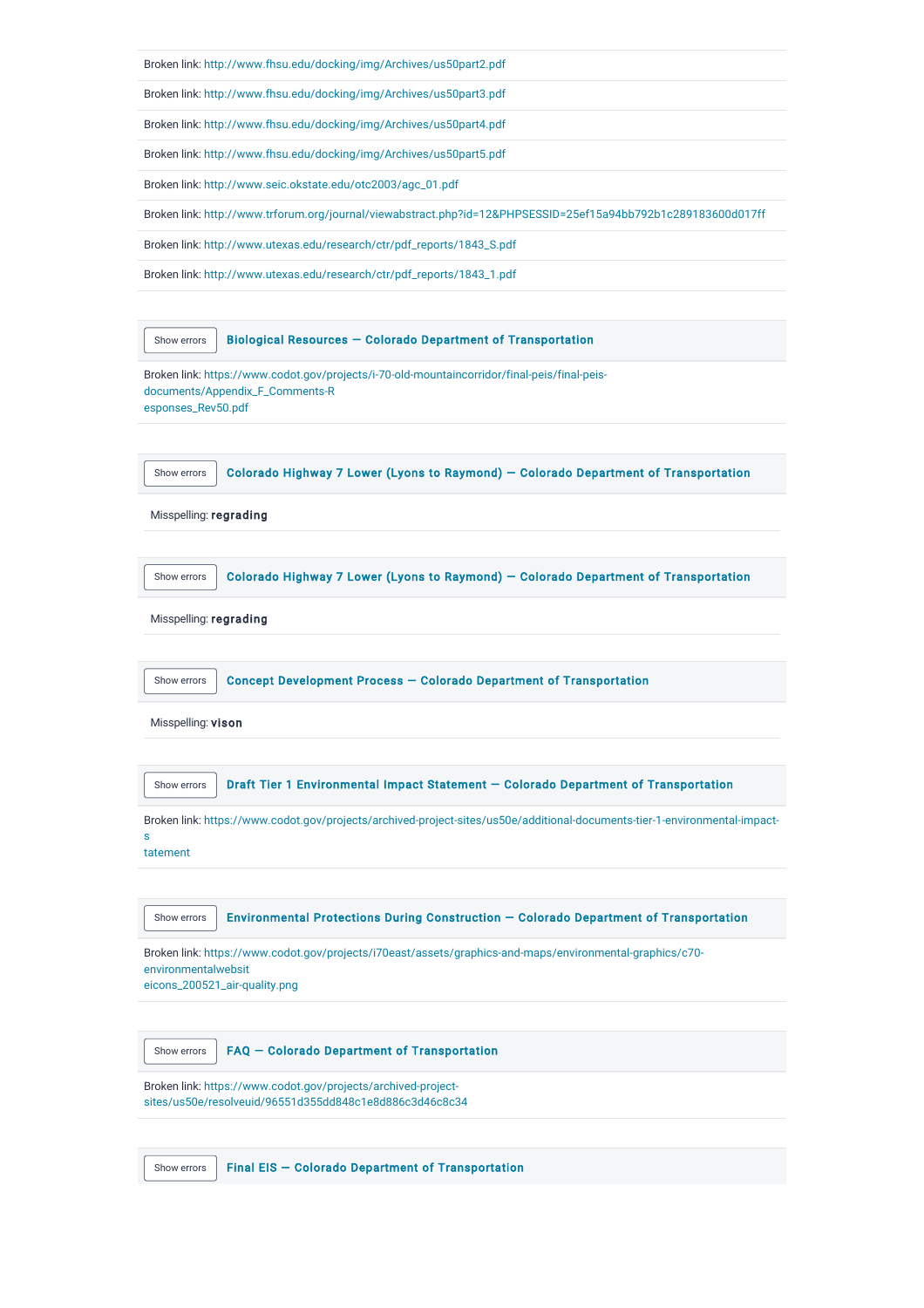| Final PEIS Documents - Colorado Department of Transportation<br>Show errors<br>Broken link: https://www.codot.gov/projects/i-70-old-mountaincorridor/final-peis/final-peis-<br>documents/Appendix_F_Comments-R<br>esponses_Rev50.pdf<br>Broken link: https://www.codot.gov/projects/i-70-old-mountaincorridor/final-peis/final-peis-documents/atom.xml<br>Broken link: https://www.codot.gov/projects/i-70-old-mountaincorridor/final-peis/final-peis-documents/RSS<br>Broken link: https://www.codot.gov/projects/i-70-old-mountaincorridor/final-peis/final-peis-documents/rss.xml<br>Final PEIS File Download - Colorado Department of Transportation<br>Show errors<br>Broken link: https://www.codot.gov/projects/i-70-old-mountaincorridor/final-peis/final-peis-<br>documents/Appendix_F_Comments-R<br>esponses_Rev50.pdf<br>I-25 S. Gap News - Colorado Department of Transportation<br>Show errors<br>Misspelling: Soutbound<br>I-70 Auxilliary Lane Summit Co. Project News and Updates - Colorado Department of<br>Show errors<br><b>Transportation</b><br>Misspelling: Auxilliary (word appears 4 times)<br>I-70 Eastbound Auxiliary Lane   Frisco to Silverthorne - Colorado Department of<br>Show errors<br><b>Transportation</b><br>Misspelling: auxillary<br>I-70 Eastbound Auxiliary Lane   Frisco to Silverthorne - Colorado Department of<br>Show errors<br><b>Transportation</b><br>Misspelling: auxillary<br>I-70 Mountain Corridor - Colorado Department of Transportation<br>Show errors<br>Broken link: https://www.codot.gov/projects/i70mountaincorridor/assets/i70-mountaincorridorconstruction-<br>east.png/@@images/c<br>3c12044-3459-4b67-a8f4-65b84898c485.jpeg<br>I-70 Mountain Corridor Background and Resources - Colorado Department of Transportation<br>Show errors |  |
|----------------------------------------------------------------------------------------------------------------------------------------------------------------------------------------------------------------------------------------------------------------------------------------------------------------------------------------------------------------------------------------------------------------------------------------------------------------------------------------------------------------------------------------------------------------------------------------------------------------------------------------------------------------------------------------------------------------------------------------------------------------------------------------------------------------------------------------------------------------------------------------------------------------------------------------------------------------------------------------------------------------------------------------------------------------------------------------------------------------------------------------------------------------------------------------------------------------------------------------------------------------------------------------------------------------------------------------------------------------------------------------------------------------------------------------------------------------------------------------------------------------------------------------------------------------------------------------------------------------------------------------------------------------------------------------------------------------------------------------------------------------------------------------------------------|--|
|                                                                                                                                                                                                                                                                                                                                                                                                                                                                                                                                                                                                                                                                                                                                                                                                                                                                                                                                                                                                                                                                                                                                                                                                                                                                                                                                                                                                                                                                                                                                                                                                                                                                                                                                                                                                          |  |
|                                                                                                                                                                                                                                                                                                                                                                                                                                                                                                                                                                                                                                                                                                                                                                                                                                                                                                                                                                                                                                                                                                                                                                                                                                                                                                                                                                                                                                                                                                                                                                                                                                                                                                                                                                                                          |  |
|                                                                                                                                                                                                                                                                                                                                                                                                                                                                                                                                                                                                                                                                                                                                                                                                                                                                                                                                                                                                                                                                                                                                                                                                                                                                                                                                                                                                                                                                                                                                                                                                                                                                                                                                                                                                          |  |
|                                                                                                                                                                                                                                                                                                                                                                                                                                                                                                                                                                                                                                                                                                                                                                                                                                                                                                                                                                                                                                                                                                                                                                                                                                                                                                                                                                                                                                                                                                                                                                                                                                                                                                                                                                                                          |  |
|                                                                                                                                                                                                                                                                                                                                                                                                                                                                                                                                                                                                                                                                                                                                                                                                                                                                                                                                                                                                                                                                                                                                                                                                                                                                                                                                                                                                                                                                                                                                                                                                                                                                                                                                                                                                          |  |
|                                                                                                                                                                                                                                                                                                                                                                                                                                                                                                                                                                                                                                                                                                                                                                                                                                                                                                                                                                                                                                                                                                                                                                                                                                                                                                                                                                                                                                                                                                                                                                                                                                                                                                                                                                                                          |  |
|                                                                                                                                                                                                                                                                                                                                                                                                                                                                                                                                                                                                                                                                                                                                                                                                                                                                                                                                                                                                                                                                                                                                                                                                                                                                                                                                                                                                                                                                                                                                                                                                                                                                                                                                                                                                          |  |
|                                                                                                                                                                                                                                                                                                                                                                                                                                                                                                                                                                                                                                                                                                                                                                                                                                                                                                                                                                                                                                                                                                                                                                                                                                                                                                                                                                                                                                                                                                                                                                                                                                                                                                                                                                                                          |  |
|                                                                                                                                                                                                                                                                                                                                                                                                                                                                                                                                                                                                                                                                                                                                                                                                                                                                                                                                                                                                                                                                                                                                                                                                                                                                                                                                                                                                                                                                                                                                                                                                                                                                                                                                                                                                          |  |
|                                                                                                                                                                                                                                                                                                                                                                                                                                                                                                                                                                                                                                                                                                                                                                                                                                                                                                                                                                                                                                                                                                                                                                                                                                                                                                                                                                                                                                                                                                                                                                                                                                                                                                                                                                                                          |  |
|                                                                                                                                                                                                                                                                                                                                                                                                                                                                                                                                                                                                                                                                                                                                                                                                                                                                                                                                                                                                                                                                                                                                                                                                                                                                                                                                                                                                                                                                                                                                                                                                                                                                                                                                                                                                          |  |
|                                                                                                                                                                                                                                                                                                                                                                                                                                                                                                                                                                                                                                                                                                                                                                                                                                                                                                                                                                                                                                                                                                                                                                                                                                                                                                                                                                                                                                                                                                                                                                                                                                                                                                                                                                                                          |  |
|                                                                                                                                                                                                                                                                                                                                                                                                                                                                                                                                                                                                                                                                                                                                                                                                                                                                                                                                                                                                                                                                                                                                                                                                                                                                                                                                                                                                                                                                                                                                                                                                                                                                                                                                                                                                          |  |
|                                                                                                                                                                                                                                                                                                                                                                                                                                                                                                                                                                                                                                                                                                                                                                                                                                                                                                                                                                                                                                                                                                                                                                                                                                                                                                                                                                                                                                                                                                                                                                                                                                                                                                                                                                                                          |  |
|                                                                                                                                                                                                                                                                                                                                                                                                                                                                                                                                                                                                                                                                                                                                                                                                                                                                                                                                                                                                                                                                                                                                                                                                                                                                                                                                                                                                                                                                                                                                                                                                                                                                                                                                                                                                          |  |
|                                                                                                                                                                                                                                                                                                                                                                                                                                                                                                                                                                                                                                                                                                                                                                                                                                                                                                                                                                                                                                                                                                                                                                                                                                                                                                                                                                                                                                                                                                                                                                                                                                                                                                                                                                                                          |  |
|                                                                                                                                                                                                                                                                                                                                                                                                                                                                                                                                                                                                                                                                                                                                                                                                                                                                                                                                                                                                                                                                                                                                                                                                                                                                                                                                                                                                                                                                                                                                                                                                                                                                                                                                                                                                          |  |
|                                                                                                                                                                                                                                                                                                                                                                                                                                                                                                                                                                                                                                                                                                                                                                                                                                                                                                                                                                                                                                                                                                                                                                                                                                                                                                                                                                                                                                                                                                                                                                                                                                                                                                                                                                                                          |  |
| Broken link: https://www.codot.gov/projects/i-70-old-mountaincorridor/documents/cdot-i-70-scap-mapbook.pdf                                                                                                                                                                                                                                                                                                                                                                                                                                                                                                                                                                                                                                                                                                                                                                                                                                                                                                                                                                                                                                                                                                                                                                                                                                                                                                                                                                                                                                                                                                                                                                                                                                                                                               |  |

[Br](https://www.codot.gov/projects/i-70-old-mountaincorridor/documents/2013-04-18-screening-documentation-master.pdf)oken link: https://www.codot.gov/projects/i-70-old-mountaincorridor/documents/2013-04-18-screening-documentationmaster.p df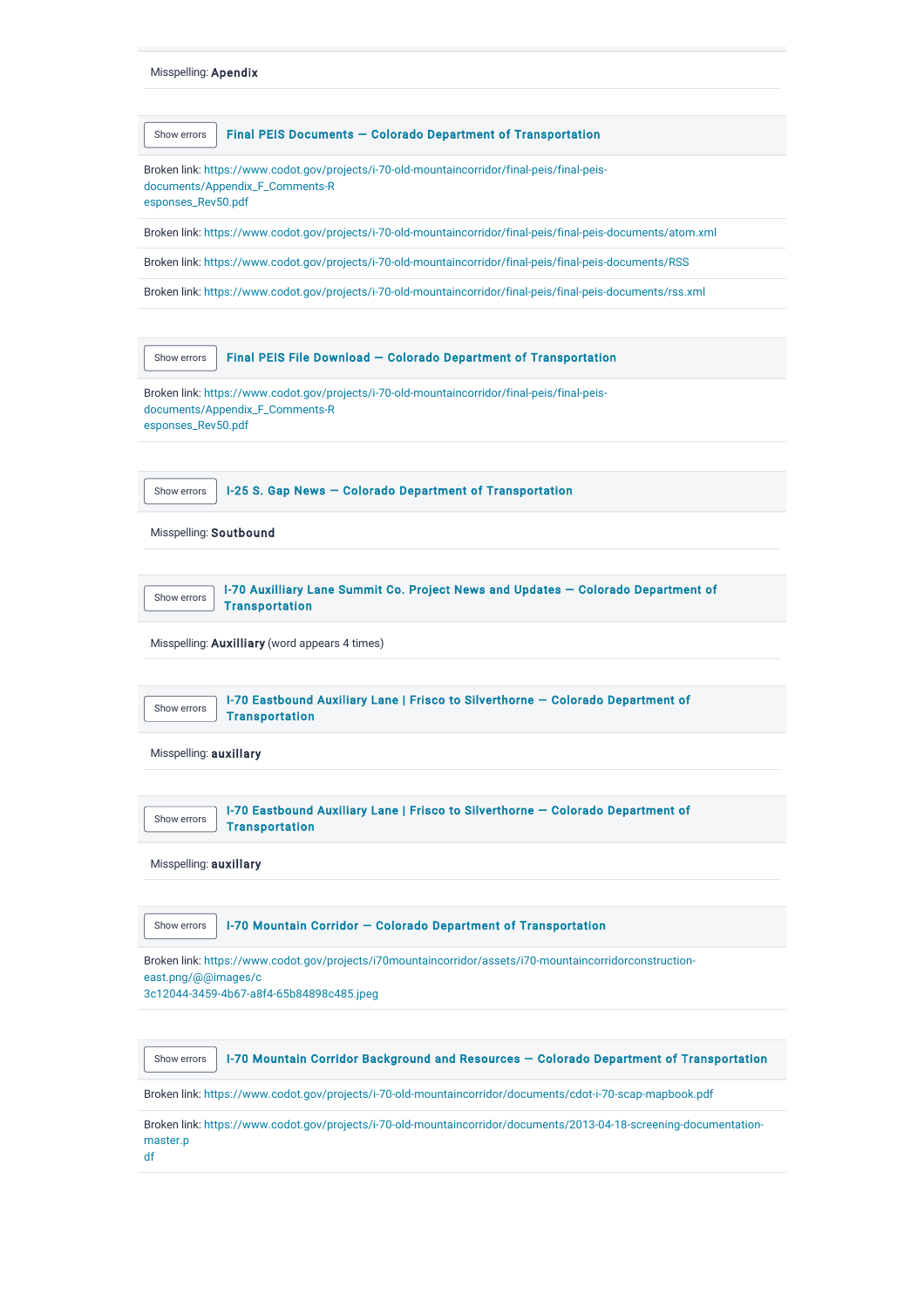

Broken link:<https://www.codot.gov/projects/i-70-old-mountaincorridor/i-70-revised-draft-peis/Oct2010publicmtg/atom.xml>

Broken link:<https://www.codot.gov/projects/i-70-old-mountaincorridor/i-70-revised-draft-peis/Oct2010publicmtg/RSS>

Broken link:<https://www.codot.gov/projects/i-70-old-mountaincorridor/i-70-revised-draft-peis/Oct2010publicmtg/rss.xml>

[Show errors](https://my2.siteimprove.com/Inspector/1016680/QualityAssurance/Page?impmd=6F23F55F2CEF20214F363C983FDA3521&pageId=34951754086) | Links – Colorado Department of Transportation

Broken link:<http://wildlife.state.co.us/>

Broken link:<http://www.blm.gov/nhp/index.htm>

Broken link:<http://www.ci.la-junta.co.us/>

Broken link:<http://www.colorado.gov/governor/blue-ribbon-transportation-panel.html>

Broken link:<http://www.coloradohistory-oahp.org/>

Broken link:<http://www.lavwcd.org/>

Broken link:<http://www.parks.state.co.us/>

Misspelling: Commisioner

[Show errors](https://my2.siteimprove.com/Inspector/1016680/QualityAssurance/Page?impmd=6F23F55F2CEF20214F363C983FDA3521&pageId=25944481546) [News and Announcements from the I-70 Mountain Corridor — Colorado Department of](https://www.codot.gov/projects/i-70-old-mountaincorridor) **Transportation** 

Broken link:<https://www.codot.gov/projects/i-70-old-mountaincorridor/assets/bghdr.png>

Broken link:<https://www.codot.gov/projects/i-70-old-mountaincorridor/documents/cdot-i-70-scap-mapbook.pdf>

[Br](https://www.codot.gov/projects/i-70-old-mountaincorridor/documents/2013-04-18-screening-documentation-master.pdf)oken link: https://www.codot.gov/projects/i-70-old-mountaincorridor/documents/2013-04-18-screening-documentationmaster.p df

[Show errors](https://my2.siteimprove.com/Inspector/1016680/QualityAssurance/Page?impmd=6F23F55F2CEF20214F363C983FDA3521&pageId=27545356332) Phase 1: July 2016 – Colorado Department of Transportation

Misspelling: Soutbound

[Show errors](https://my2.siteimprove.com/Inspector/1016680/QualityAssurance/Page?impmd=6F23F55F2CEF20214F363C983FDA3521&pageId=27545355889) | Phase 1: September 2016 - Colorado Department of Transportation

Misspelling: Soutbound

[Show errors](https://my2.siteimprove.com/Inspector/1016680/QualityAssurance/Page?impmd=6F23F55F2CEF20214F363C983FDA3521&pageId=32552089637) | Photo Gallery – Colorado Department of Transportation

Misspelling: Reserach (word appears 4 times)

[Show errors](https://my2.siteimprove.com/Inspector/1016680/QualityAssurance/Page?impmd=6F23F55F2CEF20214F363C983FDA3521&pageId=28057252406) | Photo Gallery - Colorado Department of Transportation

Misspelling: closeup (word appears 4 times)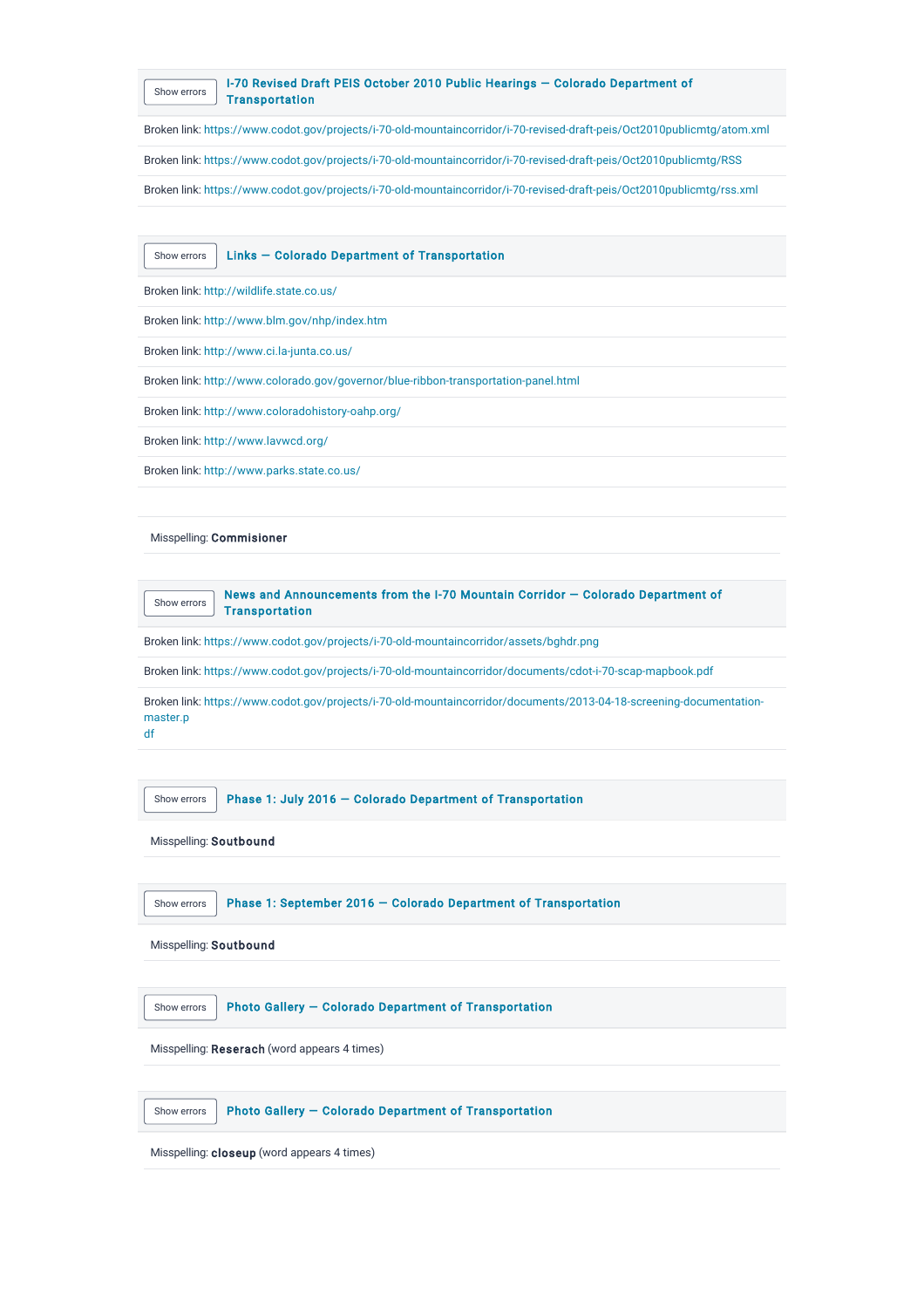| Photo Gallery - Colorado Department of Transportation<br>Show errors                                                                                                 |  |
|----------------------------------------------------------------------------------------------------------------------------------------------------------------------|--|
|                                                                                                                                                                      |  |
| Misspelling: april                                                                                                                                                   |  |
| Misspelling: closeup (word appears 5 times)                                                                                                                          |  |
|                                                                                                                                                                      |  |
| Photo Gallery - Colorado Department of Transportation<br>Show errors                                                                                                 |  |
| Misspelling: closeup (word appears 6 times)                                                                                                                          |  |
|                                                                                                                                                                      |  |
| Platte River Pedestrian Bridge and Bicycle Path - Colorado Department of Transportation<br>Show errors                                                               |  |
| Misspelling: pedestrain                                                                                                                                              |  |
|                                                                                                                                                                      |  |
| Progress on the Project - Colorado Department of Transportation<br>Show errors                                                                                       |  |
| Broken link: https://www.codot.gov/projects/i70east/assets/graphics-and-maps/banners/central70-                                                                      |  |
| projectprogressinfographics_<br>211004.jpg/@@images/217a0cb3-a40c-4dde-a9fe-31c1fd10a1d6.jpeg                                                                        |  |
|                                                                                                                                                                      |  |
| Project Limits - Colorado Department of Transportation<br>Show errors                                                                                                |  |
| Broken link: https://www.codot.gov/projects/i-70-old-mountaincorridor/trafficrevenuestudy/assets/project-map-graphic-<br>v2new.<br>jpg                               |  |
|                                                                                                                                                                      |  |
| Project Photos - Colorado Department of Transportation<br>Show errors                                                                                                |  |
| Misspelling: Constuction                                                                                                                                             |  |
|                                                                                                                                                                      |  |
| Related Projects & Studies - Colorado Department of Transportation<br>Show errors                                                                                    |  |
| Broken link: https://www.codot.gov/projects/i-70-old-mountaincorridor/final-peis/final-peis-<br>documents/MainText_combined_wit<br>hTabs.pdf/view                    |  |
| <b>Schedule - Colorado Department of Transportation</b><br>Show errors                                                                                               |  |
| Broken link: https://www.codot.gov/projects/i-70-old-<br>mountaincorridor/trafficrevenuestudy/assets/schedule/@@images/4d6ce66b<br>-e63d-48e7-a795-8593c02c42e0.jpeg |  |
| Union Pacific Railroad Roundhouse - Colorado Department of Transportation<br>Show errors                                                                             |  |
| Misspelling: Janaury                                                                                                                                                 |  |
|                                                                                                                                                                      |  |
| US 160 Resurfacing Project from Four Corners to Aztec Creek - Colorado Department of<br>Show errors<br><b>Transportation</b>                                         |  |